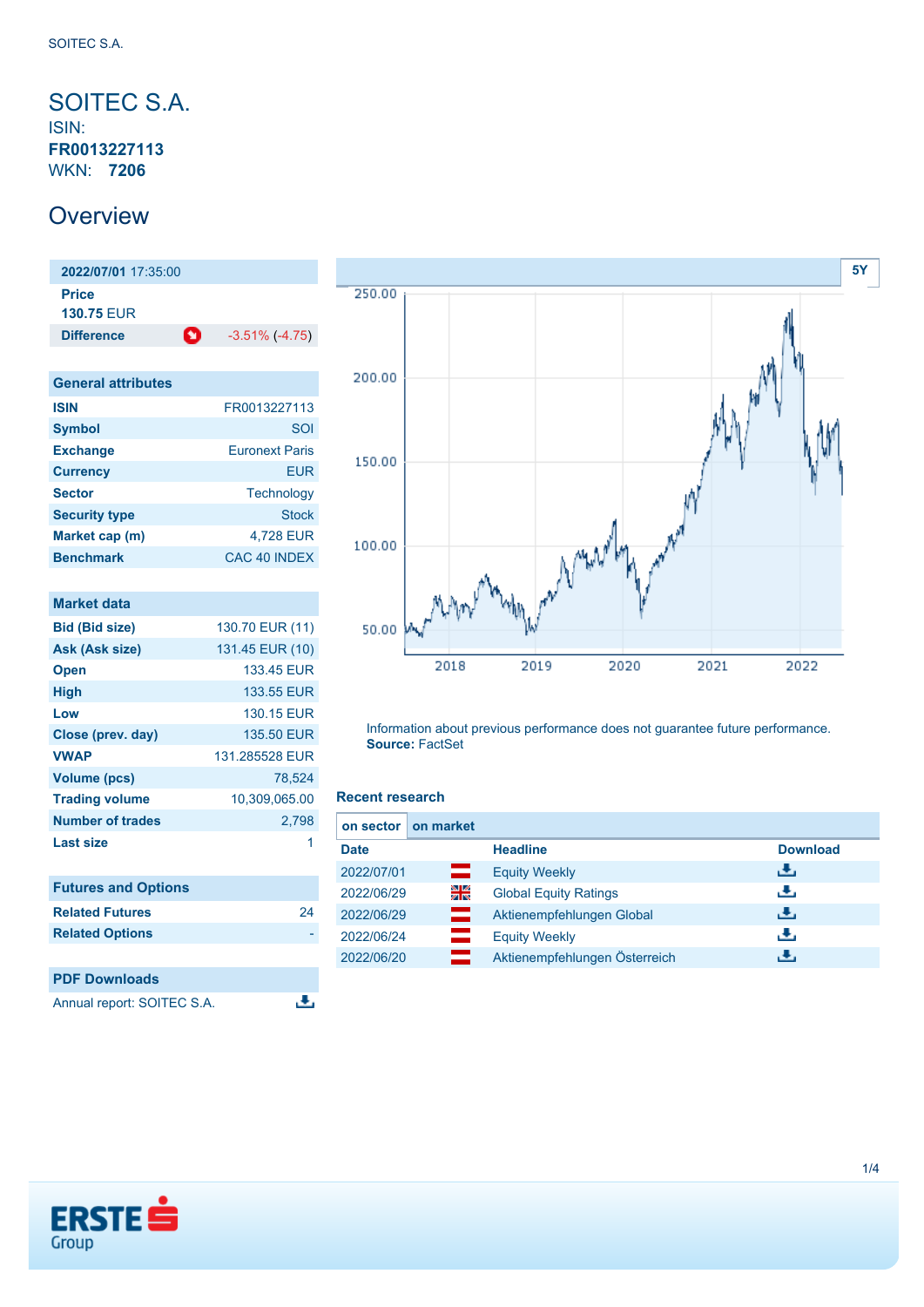# Details

**2022/07/01** 17:35:00 **Price 130.75** EUR

**Difference 1** -3.51% (-4.75)

| <b>General attributes</b> |                       |
|---------------------------|-----------------------|
| <b>ISIN</b>               | FR0013227113          |
| <b>Symbol</b>             | SOI                   |
| <b>Exchange</b>           | <b>Euronext Paris</b> |
| <b>Currency</b>           | FUR                   |
| <b>Sector</b>             | Technology            |
| <b>Security type</b>      | Stock                 |
| Market cap (m)            | 4.728 EUR             |
| <b>Benchmark</b>          | CAC 40 INDEX          |

|  | <b>Market data</b> |  |
|--|--------------------|--|
|  |                    |  |
|  |                    |  |
|  |                    |  |

| <b>Bid (Bid size)</b>   | 130.70 EUR (11) |
|-------------------------|-----------------|
| Ask (Ask size)          | 131.45 EUR (10) |
| <b>Open</b>             | 133.45 FUR      |
| <b>High</b>             | 133.55 EUR      |
| Low                     | 130.15 FUR      |
| Close (prev. day)       | 135.50 EUR      |
| <b>VWAP</b>             | 131.285528 EUR  |
| Volume (pcs)            | 78.524          |
| <b>Trading volume</b>   | 10,309,065.00   |
| <b>Number of trades</b> | 2.798           |
| <b>Last size</b>        | 1               |
|                         |                 |

| <b>Performance and Risk</b> |           |            |           |  |
|-----------------------------|-----------|------------|-----------|--|
|                             | 6M        | 1Y         | <b>3Y</b> |  |
| <b>Perf</b> (%)             | $-36.74%$ | $-27.11\%$ | $+40.71%$ |  |
| Perf (abs.)                 | $-78.70$  | $-50.40$   | $+39.20$  |  |
| <b>Beta</b>                 | 1.30      | 1.25       | 0.97      |  |
| <b>Volatility</b>           | 54.84     | 45.45      | 42.68     |  |



Information about previous performance does not guarantee future performance. **Source:** FactSet

| <b>Price data</b>                           |                         |
|---------------------------------------------|-------------------------|
| Ø price 5 days   Ø volume 5 days (pcs.)     | 142.41 EUR (73,042)     |
| Ø price 30 days   Ø volume 30 days (pcs.)   | 159.40 EUR (62,357)     |
| Ø price 100 days   Ø volume 100 days (pcs.) | 157.48 EUR (78,948)     |
| Ø price 250 days   Ø volume 250 days (pcs.) | 184.97 EUR (77,617)     |
| <b>YTD High   date</b>                      | 222.20 EUR (2022/01/13) |
| <b>YTD Low   date</b>                       | 127.10 EUR (2022/03/07) |
| 52 Weeks High   date                        | 243.00 EUR (2021/12/01) |
| 52 Weeks Low   date                         | 127.10 EUR (2022/03/07) |

```
All listings for SOITEC S.A.
```

| <b>Date</b>    |  | <b>Trading</b>    | <b>Number of</b>                                                                                                                                  |
|----------------|--|-------------------|---------------------------------------------------------------------------------------------------------------------------------------------------|
| 2022/<br>06/24 |  |                   | 1                                                                                                                                                 |
| 2022/<br>07/01 |  |                   | 23                                                                                                                                                |
| 2022/<br>07/01 |  |                   | 8                                                                                                                                                 |
| 2022/<br>07/01 |  |                   | 1                                                                                                                                                 |
| 2022/          |  |                   | $\overline{2}$                                                                                                                                    |
|                |  | <b>Time Price</b> | volume (mio.) trades<br>12:06 145.55 EUR 0.00<br>17:36 130.95 EUR 0.16<br>15:38 131.90 EUR 0.00<br>08:00 133.75 EUR 0.00<br>17:30 130.65 EUR 0.00 |

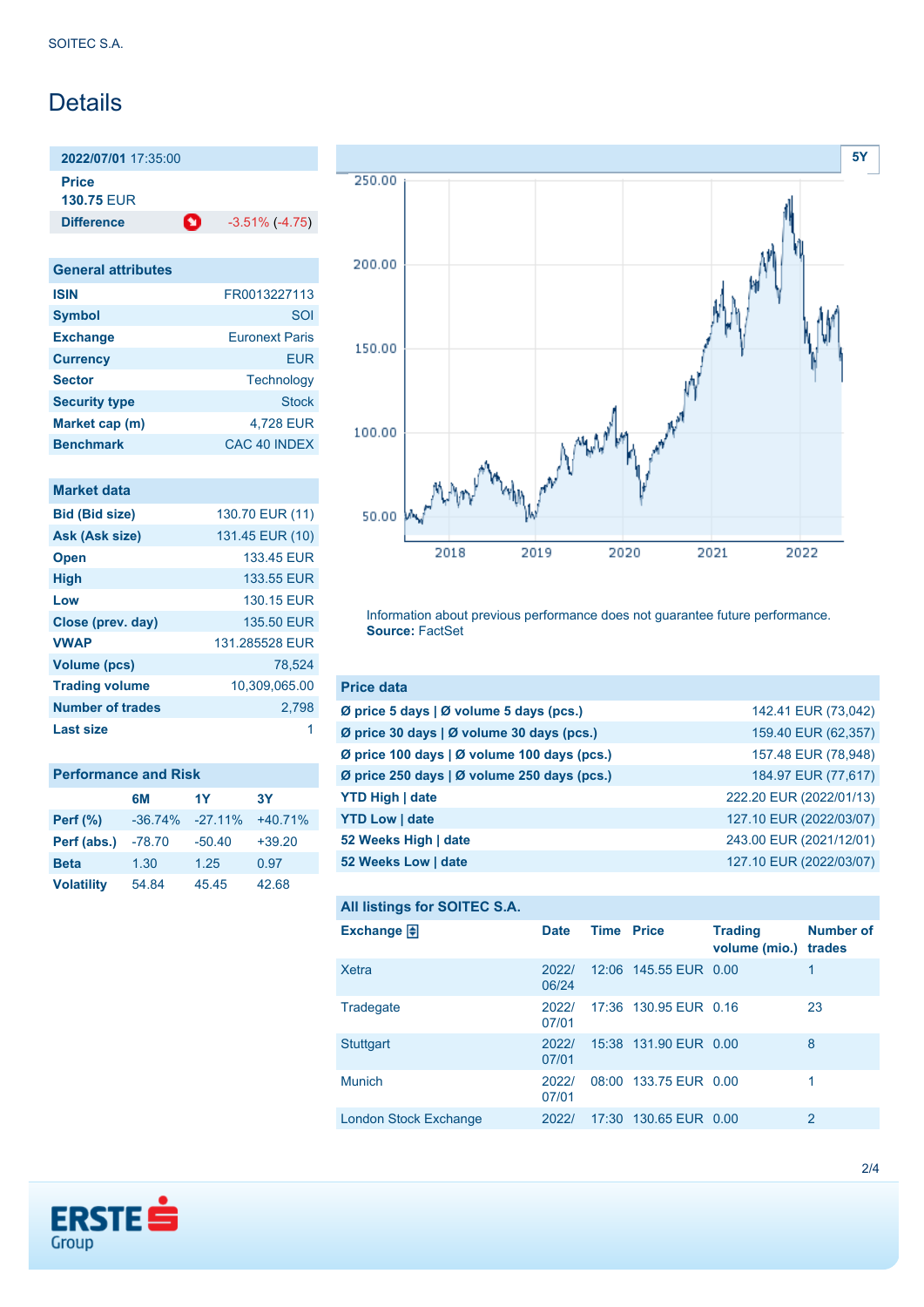| <b>European Trade Reporting</b> | 07/01          |                        |       |
|---------------------------------|----------------|------------------------|-------|
| Frankfurt                       | 2022/<br>07/01 | 08:03 133.75 EUR 0.00  |       |
| <b>FINRA other OTC Issues</b>   | 2022/<br>06/13 | 21:43 162.00 USD 0.00  | 1     |
| <b>Euronext Paris</b>           | 2022/<br>07/01 | 17:35 130.75 EUR 10.31 | 2,798 |
| <b>Duesseldorf</b>              | 2022/<br>07/01 | 18:01 130.10 EUR 0.00  | 11    |
| <b>Berlin</b>                   | 2022/<br>07/01 | 08:03 133.75 EUR 0.00  |       |